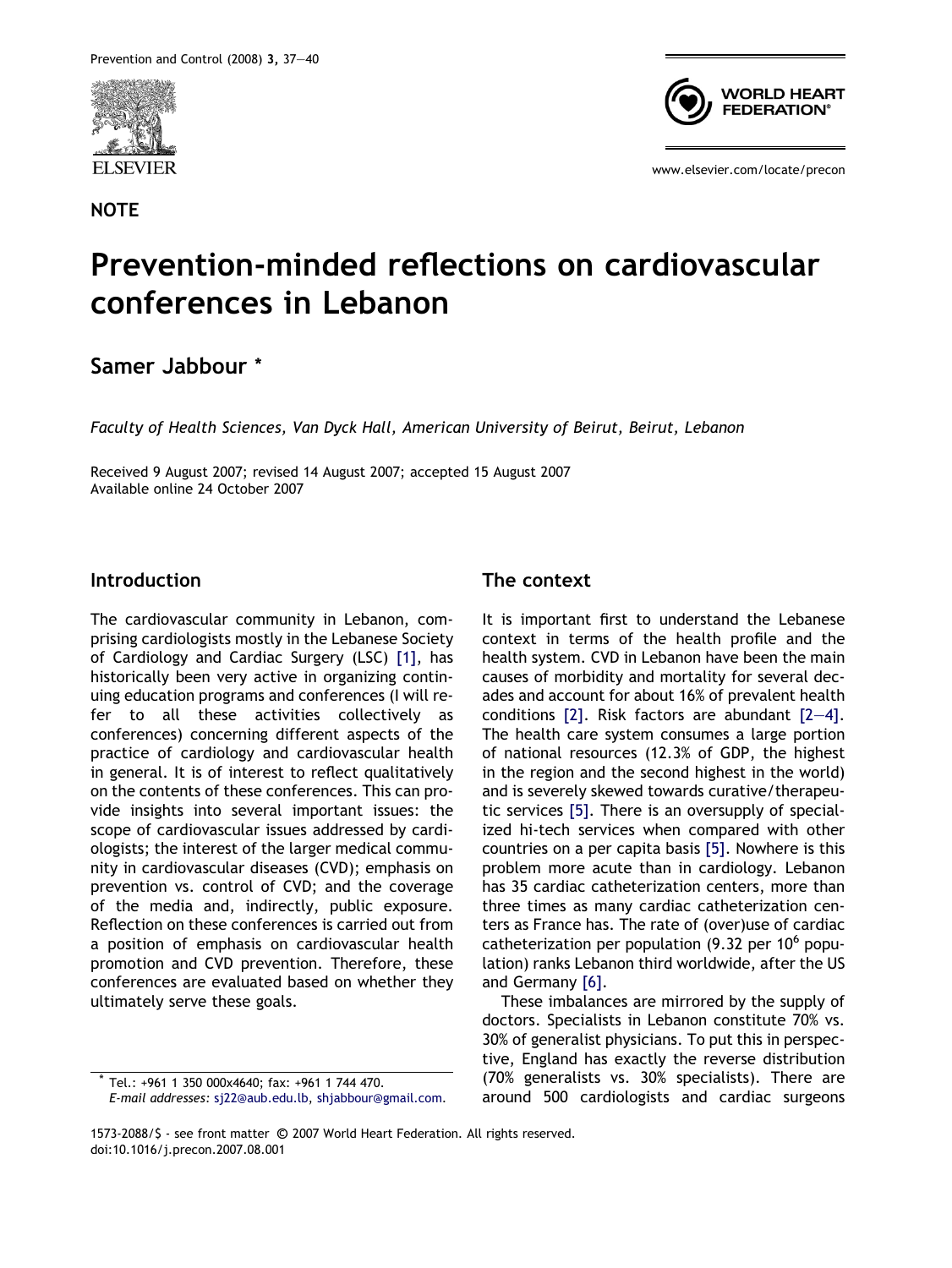in Lebanon [\[7\]](#page-3-0) yielding a rate per  $10^6$  population (Lebanese population is estimated at 4 million) that matches or exceeds some of the highest European rates found in Italy or France (88 cardiologists per 10 $^6$  population) [\[8\]](#page-3-0). Many people walk into a cardiologist's office, or occasionally that of a cardiac surgeon, with various symptoms, which they believe are heart-related without first seeking the input of a generalist, if they even have one. Obviously, the cost of care in Lebanon is high. This has drained the national health budget. The Ministry of Public Health pays for about 70% of bypass surgeries and other major cardiac procedures. However, many Lebanese shoulder an important percentage of the cost of care as out-of-pocket expenses.

## CVD prevention and preventive cardiology

Cardiovascular preventive and rehabilitative services are not well developed and are not covered under most health insurance schemes in Lebanon. Adherence to evidence-based practice recommendations for CVD prevention has not been adequately studied. Many preventive cardiac medications, especially statins, are broadly used and there is common concern about whether these are over-utilized. The field of preventive cardiology, or more broadly vascular prevention, has not yet developed in Lebanon. Consequently, while well-established medical institutions, typically modeled by Lebanese specialists who have returned from biomedical institutions in North America and Europe, where they trained, provide world class and high quality cardiac care, prevention is not supported institutionally. Furthermore, a prevention culture, both among the public as well as health professionals, does not appear to have a stronghold yet.

## Prevention-minded notes on cardiovascular conferences

The reflections provided herein concern cardiovascular conferences attended or conference programs reviewed by the author over the past 7 years (2000–2007). As emphasized earlier, these reflections provide only qualitative assessments. A quantitative assessment is also needed but is beyond the scope of this paper. The LSC organizes a yearly cardiology conference. In addition, many members of LSC also organize conferences that are co-sponsored by LSC or one of its working groups. Some of these conferences, such as Middle East Cardiostim, have a high international profile. While most of the conferences deal with various aspects of clinical cardiology, some have focused directly on CVD prevention. The latter have included Eastern Mediterranean Congresses on Heart Health, the Regional Meeting on Prevention of Coronary Heart Disease and Stroke, and Prevention at Low Cost. The following are some observations from the cardiovascular conferences:

- 1. The presentations in the conferences have good quality content, especially when it comes to reviewing recent guidelines and presenting the latest developments and technologies.
- 2. The need for CVD prevention is not questioned in most conferences. On the contrary, many presenters acknowledge the under-utilization of preventive approaches. However, CVD prevention per se does not receive the same attention as current updates in clinical curative cardiology. Cardiovascular health promotion also receives little attention in comparison with CVD prevention.
- 3. There is little attention to socioeconomic, health system and other broad determinants of CVD. This is even the case for conferences devoted to CVD prevention where classic CVD factors dominate presentations and discussions.
- 4. Public health approaches to cardiovascular health and CVD prevention are also not adequately emphasized compared with clinical medication-based approaches. While there is a great need to educate practitioners about clinical preventive services, the central role of more comprehensive public health interventions cannot be ignored [\[9\]](#page-3-0).
- 5. Of the classic CVD risk factors, smoking prevention and cessation continue to receive comparatively low levels of attention compared with other preventive services, e.g. use of statins or antihypertensive agents in primary and secondary prevention. This is in contrast to the high prevalence of smoking of both cigarettes and waterpipes [\[2\]](#page-3-0). Lebanon has a high rate of smoking among men (42–53%) and has the highest rate of smoking among women (31%) in the Eastern Mediterranean region. There are many obstacles to tackling smoking but cardiologists have an important role to play if this risk factor is to be adequately addressed [\[10\].](#page-3-0) It is observed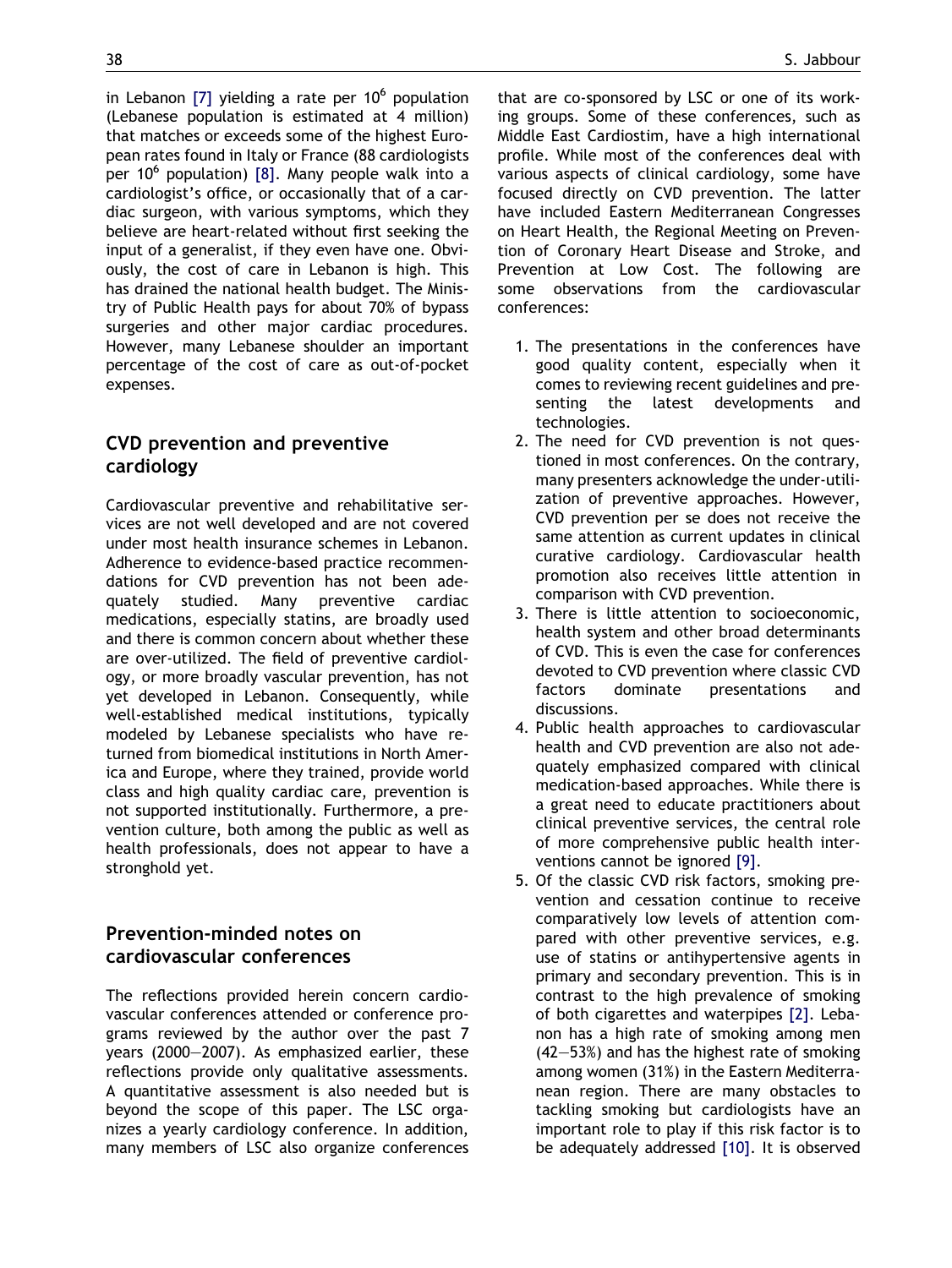that many cardiologists commonly smoke during session breaks, limiting the credibility of the conferences in tackling smoking.

- 6. A few generalists or specialists of other fields of concern to CVD prevention, e.g. endocrinologists, nephrologists and neurologists attend these conferences, however most attendants of LSC and affiliated conferences are cardiologists who represent different specialties in the field. The upside of this is that general cardiologists are exposed to some prevention messages. The downside is that outreach to the larger medical community is limited, thus limiting impact on promotion of CVD prevention.
- 7. The relevance of cardiac prevention efforts to other non-communicable diseases, especially stroke and kidney disease, is not adequately emphasized, thus missing the opportunity to expand prevention efforts beyond the traditional focus of cardiology practice and to join hands with colleagues from other specialties as indicated above.
- 8. There is inadequate attention to economic considerations including cost and cost-effectiveness of both clinical and preventive cardiology services. The local relevance of these services is not adequately emphasized. North American or European guidelines for management of different conditions and CVD risk factors are commonly discussed without adequate consideration of their local relevance. This applies for example to the suspected widespread use of statins and newer anti-hypertensive agents in primary prevention without available evidence for their relevance and cost-effectiveness in the Lebanese context [\[7\].](#page-3-0)
- 9. A small group of cardiologists has been very active in organizing CVD prevention conferences or contributing to CVD prevention sessions in general conferences. These are the unsung heroes of CVD prevention and include members of the LSC's CVD Prevention Working Group. Interestingly, some of these cardiologists, most notably Dr. Charles Jazra, are busy clinicians in private practice. This is a healthy sign of the engagement of non-academic cardiologists in the promotion of cardiovascular health and CVD prevention.
- 10. Prevention-focused conferences receive much less attention compared with clinical conferences where the media are focused on the ''latest developments'', which commonly relate to technology and treatment. This is also the case for media reporting on health

services [\[11\].](#page-3-0) This gives direct insight to what the general public is commonly exposed, representing a missed opportunity for a higher public profile for CVD prevention.

#### Nest steps

Lebanese cardiology has accomplished much, a testimony to the caliber of its highly-trained membership, but the tasks ahead are tremendous. CVD prevention will receive due attention when it becomes the core component of the practice and the soul of all doctors, rather than just an activity of the organizations and institutions that are directly or indirectly involved in CVD such as LSC. While cardiovascular conferences are not the dominant component of CVD prevention efforts, they do play a direct role in shaping cardiologists' clinical practices and they influence their attitudes towards preventive efforts. These conferences also play an indirect role in the larger medical community due to the prestige of cardiologists and their influence as models for CVD care and prevention. What are the most important steps needed to bring more focus on CVD prevention and cardiovascular health promotion to cardiology conferences? The following suggestions are provided for the sake of stimulating debate and are not intended to be prescriptive:

- There should be CVD prevention advocates on the organizing committees of conferences to promote CVD prevention in a variety of ways.
- The scope of emphasis should expand from CVD prevention to include CVD determinants, cardiovascular health promotion, and public health efforts including medicine-public health partnerships to address the strategic goals of improving cardiovascular health in Lebanon.
- The smoking epidemic, especially with the rise of waterpipe smoking among youth, must be better acknowledged and addressed by the cardiovascular community including at cardiovascular conferences. After all, Lebanon is a signatory to the Framework Convention on Tobacco Control.
- In its endeavor to keep up with knowledge and practice guidelines that have been developed in completely different settings, a legacy of our indoctrination during training abroad, Lebanese cardiology can no longer afford to ignore issues of local relevance and cost. This is especially urgent considering the current crisis of the health care system in Lebanon.